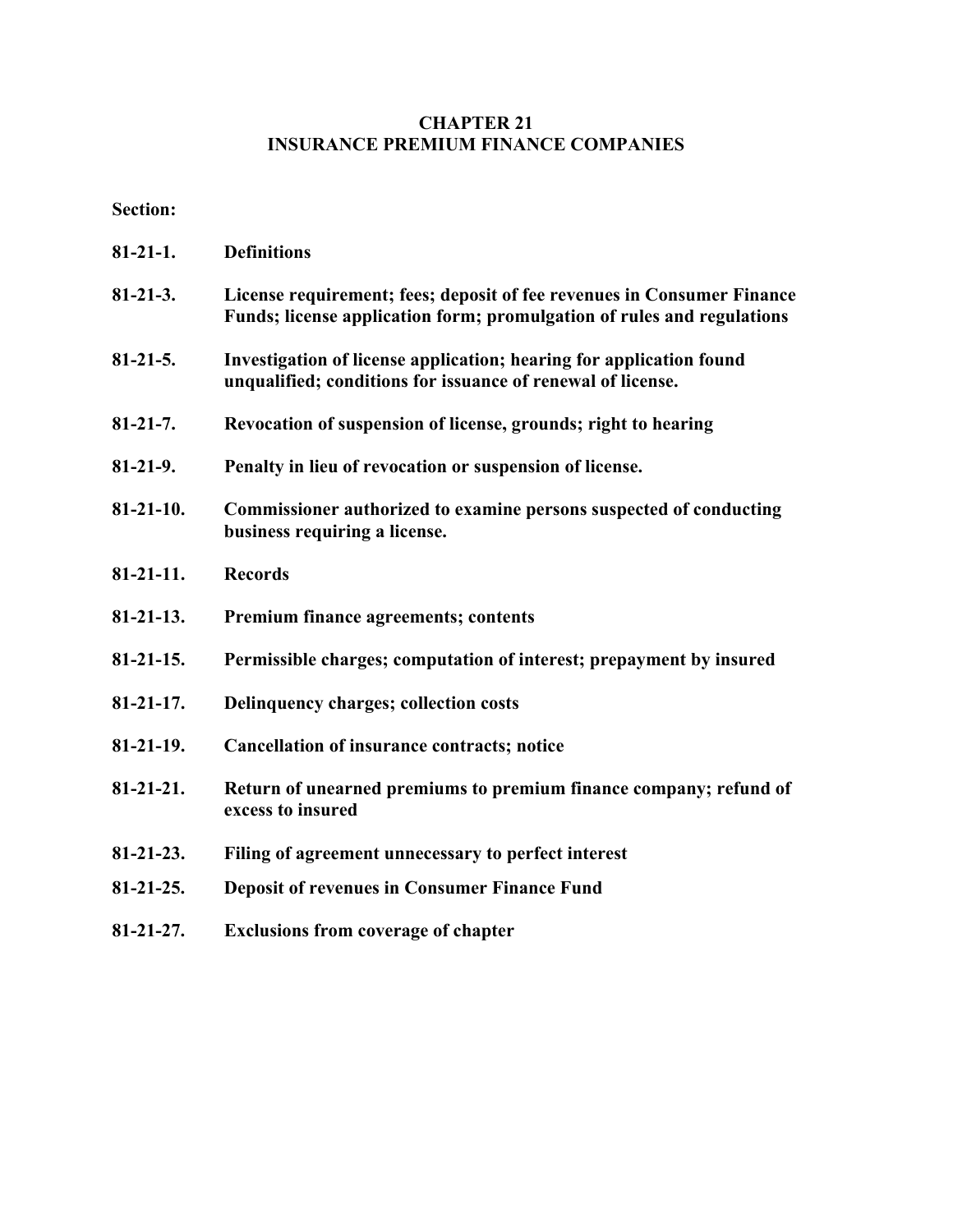#### **§ 81-21-1. Definitions.**

The following words and phrases shall have the meanings ascribed herein unless the context clearly indicates otherwise:

(a) "Commissioner" means the Commissioner of Banking and Consumer Finance.

(b) "Person" means an individual, partnership, association, business corporation, nonprofit corporation, common-law trust, joint stock company or any other entity, however organized.

(c) "Premium finance agreement" means an agreement by which an insurance or prospective insured promises to pay to a premium finance company the amount advanced or to be advanced to an insurer or to an insurance agent or broker in payment of premiums of an insurance contract together with interest or discount and a service charge, as authorized and limited by Sections 81- 21-13 through 81-21-23.

(d) "Premium finance company" means a person engaged in the business of entering into premium finance agreements or acquiring premium finance agreements from other premium finance companies.

(e) "Records" or "documents" means any item in hard copy or produced in a format of storage commonly described as electronic, imaged, magnetic, microphotographic or otherwise, and any reproduction so made shall have the same force and effect as the original thereof and be admitted in evidence equally with the original.

SOURCES: Laws, 1992, ch. 569, § 1; Laws, 2000, ch. 621, § 35, eff from and after passage (approved May 23, 2000.)

#### **§ 81-21-3. License requirement; fees; deposit of fee revenues in Consumer Finance Fund; license application form; promulgation of rules and regulations.**

(1) No person shall engage in the business of a premium finance company in this state without first having obtained a license as a premium finance company from the commissioner.

(2) With each initial application for a license, the applicant shall pay to the commissioner at the time of making the application a license fee of Seven Hundred Fifty Dollars (\$750.00), and for renewal applications, an annual renewal fee of Four Hundred Seventy-five Dollars (\$475.00) payable as of the first day of July of each year to the commissioner for deposit into the special fund in the State Treasury designated as the "Consumer Finance Fund." The commissioner may employ persons as necessary to administer this chapter and to examine or investigate and make reports on violations of this chapter.

(3) The commissioner may charge the licensee an examination fee in an amount not less than Three Hundred Dollars (\$300.00) nor more than Six Hundred Dollars (\$600.00) for each office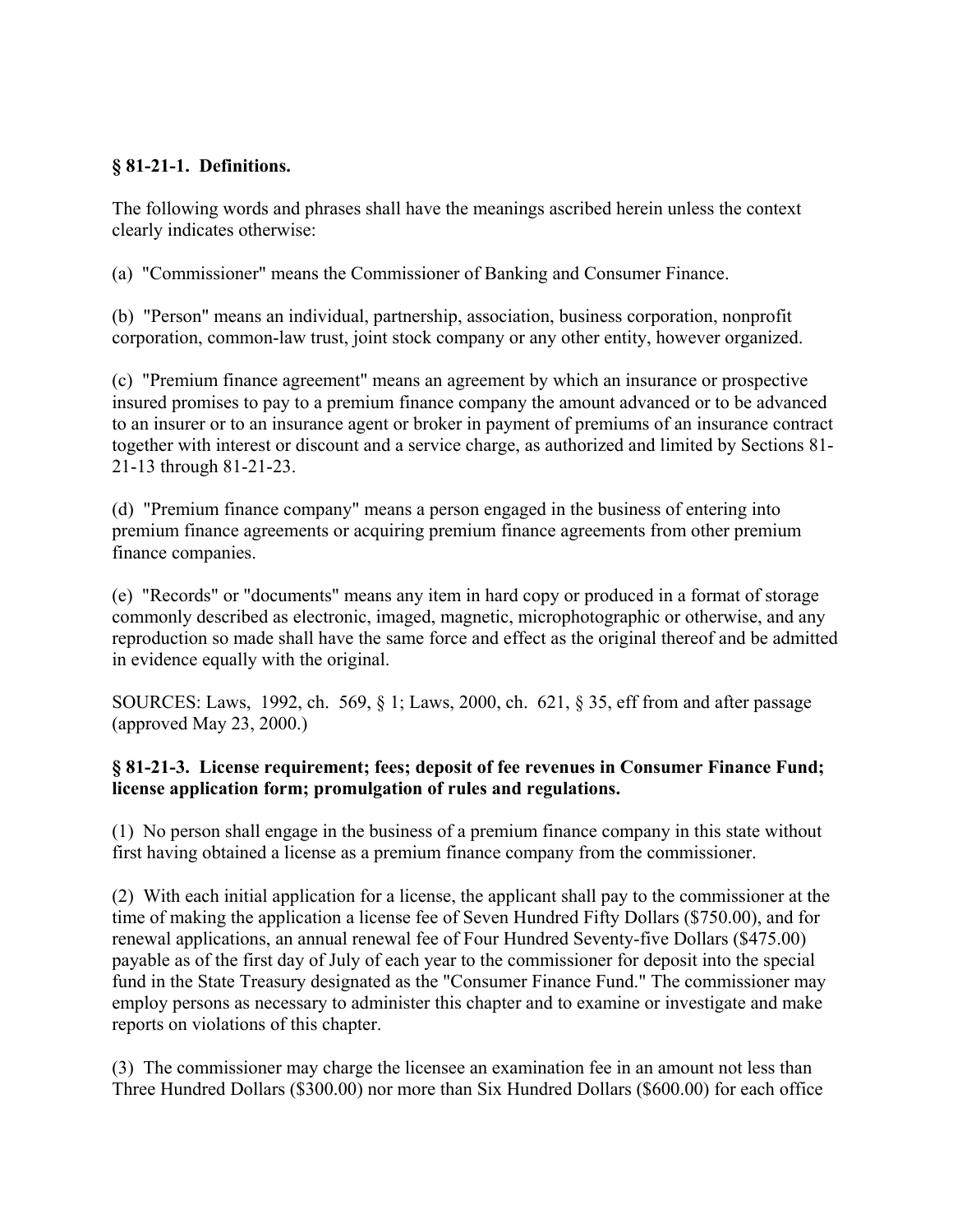or location within the State of Mississippi, plus any actual expenses incurred while examining the licensee's records or books that are located outside the State of Mississippi. However, in no event shall a licensee be examined more than once in a two-year period unless for cause shown based upon consumer complaint and/or other exigent reasons as determined by the commissioner. Those fees shall be payable in addition to other fees and taxes now required by law and shall be expendable receipts for the use of the commissioner in defraying the cost of the administration of this chapter.

All fees, license tax and penalties provided for in this chapter that are payable to the commissioner shall, when collected by him or his designated representative, be deposited in the special fund in the State Treasury known as the "Consumer Finance Fund" and shall be expended by the commissioner solely and exclusively for the purpose of administering and enforcing the provisions of this chapter.

(4) Application for licensing shall be made on forms prepared by the commissioner and shall contain the following information:

(a) Name, business address and telephone number of the premium finance company;

(b) Name and business address of corporate officers and directors or principals or partners; and

(c) A sworn statement by an appropriate officer, principal or partner of the premium finance company that:

(i) The premium finance company is financially capable to engage in the business of insurance premium financing;

(ii) If a corporation, that the corporation is authorized to transact business in this state; and

(iii) If any material change occurs in the information contained in the registration form, a revised statement shall be submitted to the commissioner.

 (5) The commissioner is authorized to promulgate rules and regulations to effectuate the purposes of this chapter. All such rules and regulations shall be promulgated in accordance with the provisions of the Mississippi Administrative Procedures Law.

Sources: Laws, 1992, ch. 569, § 2; Laws, 2000, ch. 621, § 36; Laws, 2004, ch. 450, § 5, eff from and after passage (approved Apr. 28, 2004.)

### **§ 81-21-5. Investigation of license applicant; hearing for applicant found unqualified; conditions for issuance or renewal of license.**

(1) Upon the filing of an application and the payment of the license fee, the commissioner shall make an investigation of each applicant and shall issue a license if the application is qualified in accordance with this chapter. If the commissioner does not so find, he or she, at the request of the applicant, shall give the application a full hearing in accordance with the Mississippi Administrative Procedures Law.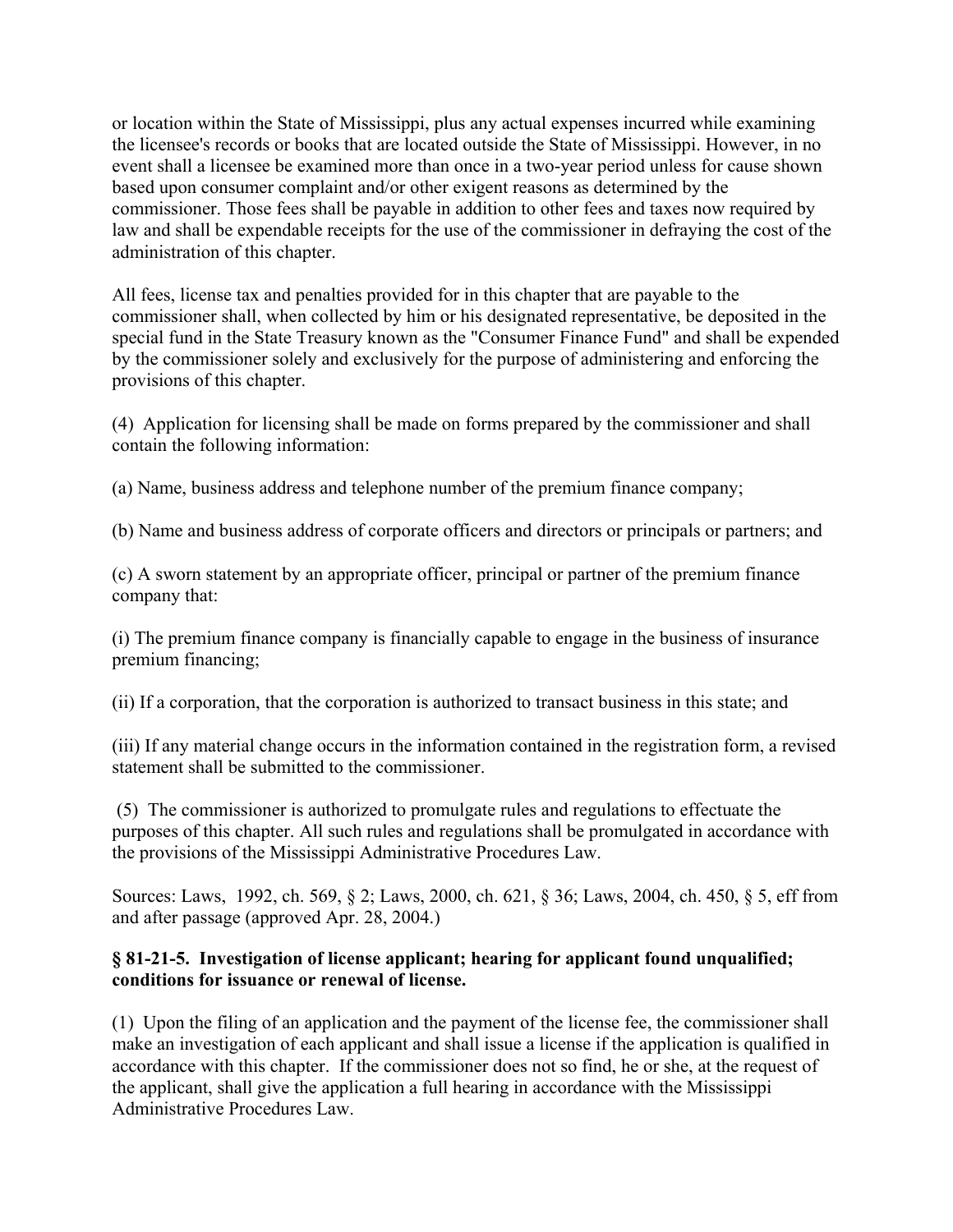(2) The commissioner shall issue or renew a license when he or she is satisfied that the person to be licensed:

(a) Is competent and trustworthy and intends to act in good faith;

(b) Has a good business reputation and has had the experience or training or possesses the abilities so as to be qualified to act as a premium finance company;

(c) If a corporation, is incorporated under the laws of this state or, if a foreign corporation, is authorized to transact business in this state.

SOURCES: Laws, 1992, ch. 569, § 3, eff from and after July 1, 1992.

# **§ 81-21-7. Revocation or suspension of license; grounds; right to hearing.**

(1) The commissioner may revoke or suspend the license of any premium finance company when after investigation the commissioner finds that:

(a) The license was obtained by material misrepresentation or fraud;

(b) The holder of the license has shown himself untrustworthy or incompetent to act as a premium finance company; or

(c) The licensee has violated any of the provisions of this chapter.

(2) Before the commissioner shall revoke, suspend or refuse to renew the license of any premium finance company, the person aggrieved shall be entitled to a hearing in accordance with the Mississippi Administrative Procedures Law. SOURCES: Laws, 1992, ch. 569, § 4, eff from and after July 1, 1992.

# **§ 81-21-9. Penalty in lieu of revocation or suspension of license.**

(1) In lieu of revoking or suspending the license for any of the causes enumerated in this chapter, after a hearing as provided in Section 81-21-7, the commissioner may subject the company to a penalty not to exceed Five Hundred Dollars (\$500.00) for each offense when the commissioner finds that the public interest would not be harmed by the continued operation of the company. The amount of any such penalty shall be paid by the company to the commissioner for deposit into the special fund in the State Treasury designated as the "Consumer Finance Fund." At any hearing provided by this chapter, the commissioner shall have authority to administer oaths to witnesses. Anyone testifying falsely, after having been administered such oath, shall be subject to the penalty of perjury.

(2) If any person engages in business as provided for in this chapter without paying the license fee provided for in this chapter before commencing business or before the expiration of the person's current license, as the case may be, then the person shall be liable for the full amount of the license fee, plus a penalty in an amount not to exceed Twenty-five Dollars (\$25.00) for each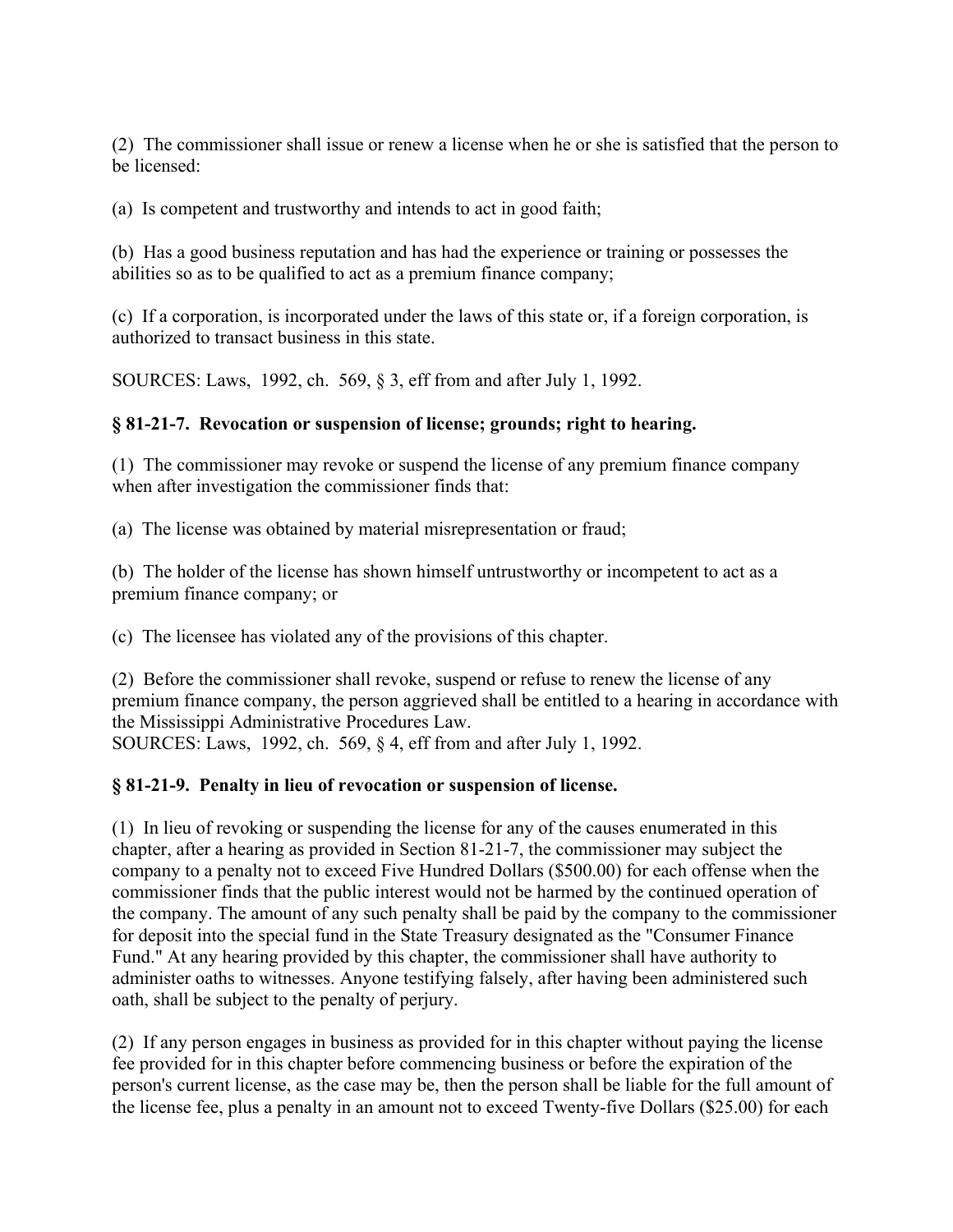day that the person has engaged in the business without a license or after the expiration of a license.

(3) When the commissioner has reasonable cause to believe that a person is violating any provision of this chapter, the commissioner, in addition to and without prejudice to the authority provided elsewhere in this chapter, may enter an order requiring the person to stop and refrain from the violation. The commissioner may sue in any circuit court of the state having jurisdiction and venue to enjoin the person from engaging in or continuing the violation or from doing any act in furtherance of the violation. In such an action, the court may enter an order or judgment awarding a preliminary or permanent injunction.

Sources: Laws, 1992, ch. 569, § 5; Laws, 2000, ch. 621, § 37; Laws, 2004, ch. 450, § 6, eff from and after passage (approved Apr. 28, 2004.)

### **§ 81-21-10. Commissioner authorized to examine persons suspected of conducting business requiring a license.**

The commissioner, or his duly authorized representative, for the purpose of discovering violations of this chapter and for the purpose of determining whether persons are subject to the provisions of this chapter, may examine persons licensed under this chapter and persons reasonably suspected by the commissioner of conducting business that requires a license under this chapter, including all relevant books, records and papers employed by those persons in the transaction of their business, and may summon witnesses and examine them under oath concerning matters relating to the business of those persons, or such other matters as may be relevant to the discovery of violations of this chapter, including without limitation the conduct of business without a license as required under this chapter.

SOURCES: Laws, 2000, ch. 621, § 38, eff from and after passage (approved May 23, 2000.)

# **§ 81-21-11. Records.**

(1) A premium finance company shall maintain records of its premium finance transactions.

(2) A premium finance company shall preserve its records of premium finance transactions, including preservation by means of electronic data processing or computer records, for at least two (2) years after making the final entry with respect to any premium finance agreement. The preservation of records in photographic, microfilm or microfiche form constitutes compliance with this section.

SOURCES: Laws, 1992, ch. 569, § 6, eff from and after July 1, 1992.

### **§ 81-21-13. Premium finance agreement; contents.**

A premium finance agreement shall:

(a) Be dated and signed by or on behalf of the insured, and the printed portion thereof shall be in at least eight-point type;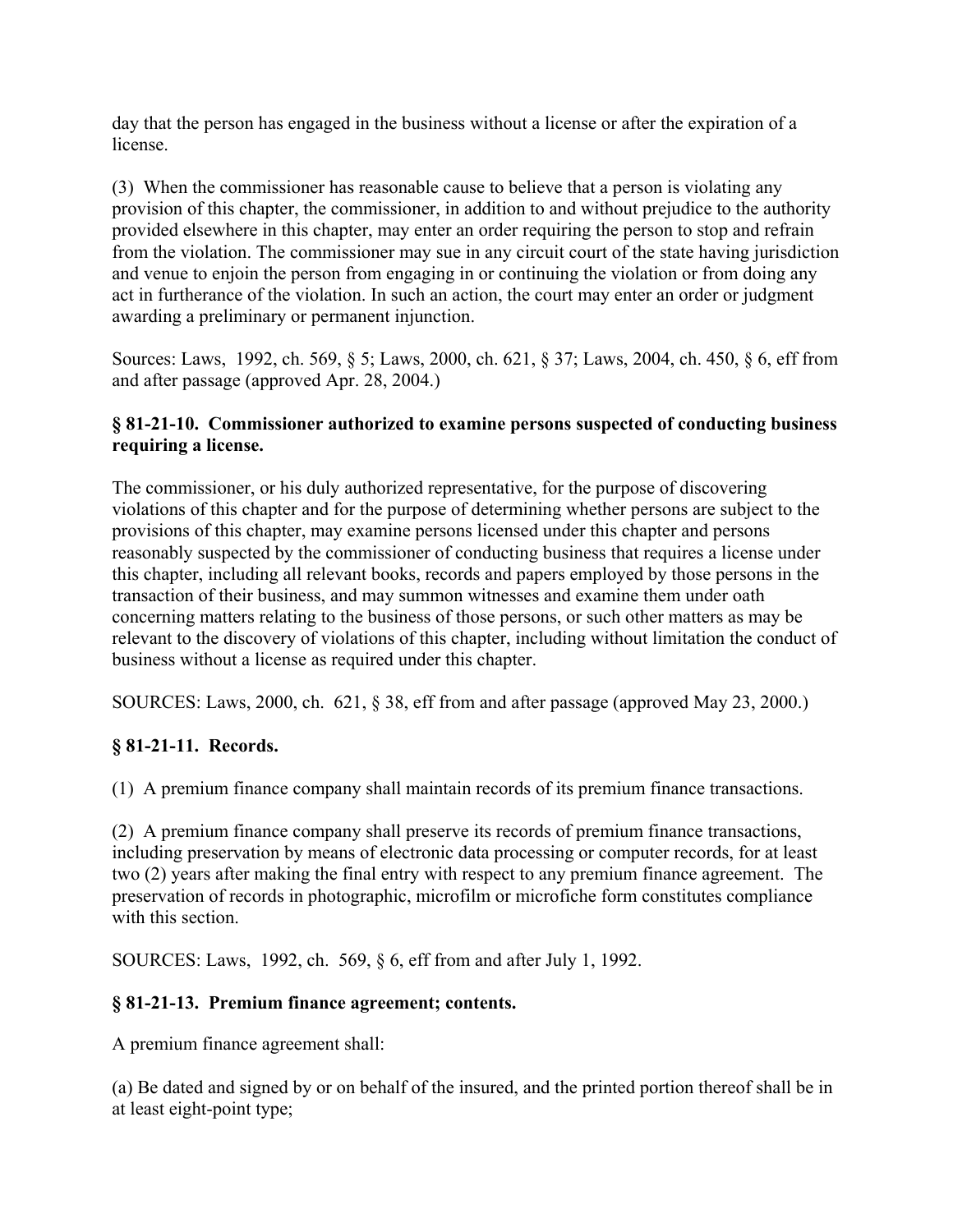(b) Contain the name and place of business of the insurance agent or broker negotiating the related insurance contract, the name and residence or place of business of the insured, the name and place of business of the premium finance company, a brief description of the insurance contracts involved and the amount of the premium; and

(c) Set forth the following items, where applicable:

(i) The total amount of the premium, less an itemized listing of any nonrefundable charges;

(ii) The amount of the down payment;

(iii) The principal balance, which is the difference between the amounts stated under subparagraphs (i) and (ii) of this paragraph;

(iv) The amount of the interest and the annual percentage rate;

(v) The balance payable by the insured, meaning the sum of amounts stated under subparagraphs (iii) and (iv) of this paragraph; and

(vi) The number of installments required, the amount of each installment expressed in dollars and the due date or period thereof.

Sources: Laws, 1992, ch. 569, § 7; Laws, 2004, ch. 450, § 7, eff from and after passage (approved Apr. 28, 2004.)

# **§ 81-21-15. Permissible charges; computation of interest; prepayment by insured.**

(1) A premium finance company shall not charge, contract for, receive or collect any interest or service charge other than as permitted in this section.

(2) The interest is to be computed on the balance of the premiums due, after subtracting the down payment made by the insured in accordance with the premium finance agreement, from the effective date of the insurance contract or as otherwise agreed to by the parties, for which the premiums are being advanced, to the date when the final installment of the premium finance agreement is payable.

(3) Notwithstanding any provision of law to the contrary, for any loan or extension of credit in an amount of Ten Thousand Dollars (\$10,000.00) or less, made by a licensee under this chapter, the licensee may contract for and receive any finance charge agreed to in writing by the licensee and the insured, not to exceed twenty-four percent (24%) per annum on the unpaid balance; however, if the loan or extension of credit is in an amount more than Ten Thousand Dollars (\$10,000.00), the licensee may contract for and receive any finance charge agreed to in writing by the licensee and the insured.

(4) Notwithstanding the provisions of any premium finance agreement, any insured shall receive a refund of the unearned finance charge, based on the Rule of 78's, upon the voluntary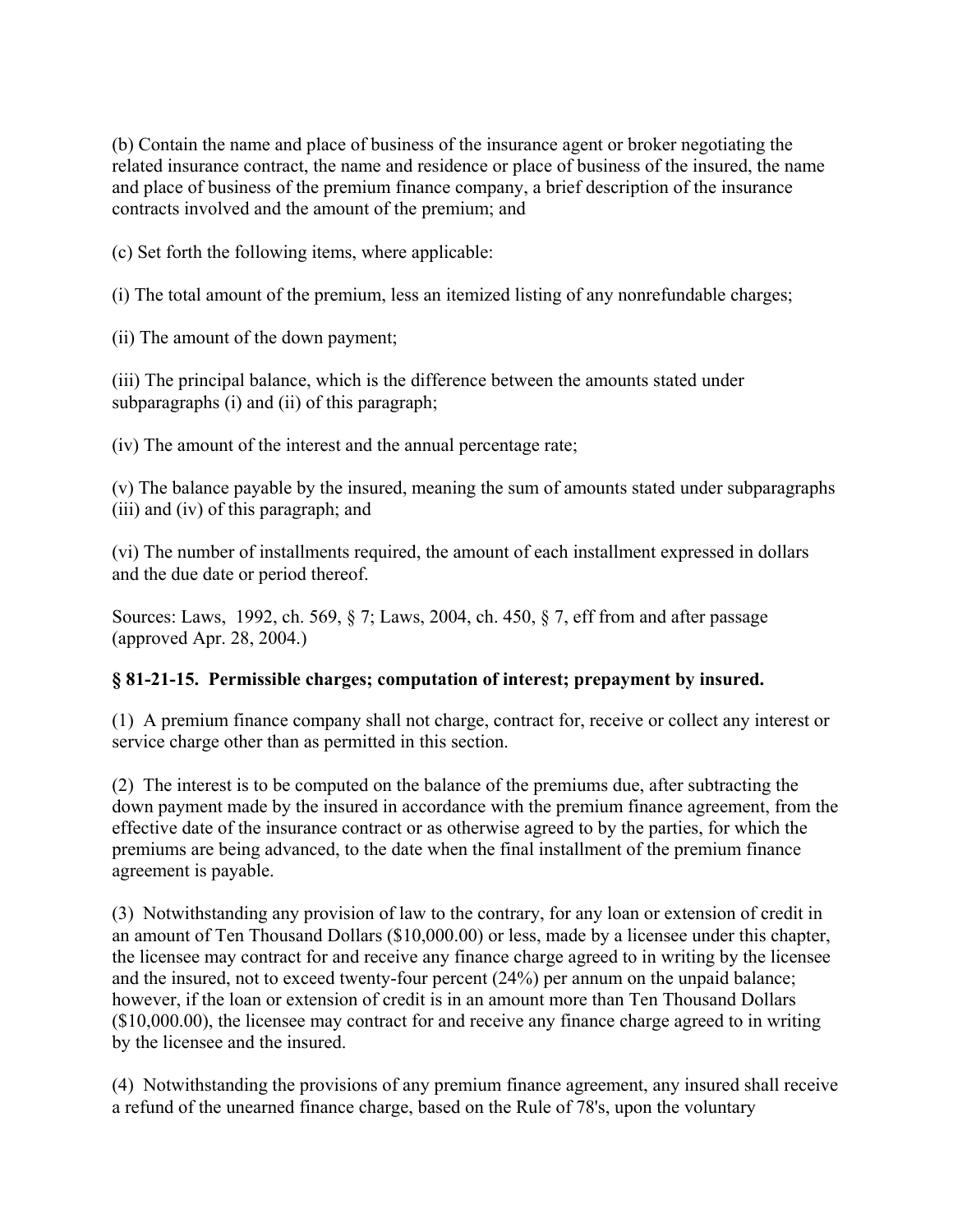prepayment of the obligation in full or upon the cancellation of such contract. Where the amount of the refund credit is less than Three Dollars (\$3.00), no refund need be made.

Sources: Laws, 1992, ch. 569, § 8; Laws, 2004, ch. 450, § 8, eff from and after passage (approved Apr. 28, 2004.)

### **§ 81-21-17. Delinquency charges; collection costs.**

(1) A premium finance agreement may provide for the payment by the insured of a delinquency charge of up to five percent (5%) of any installment which is in default for a period of more than five (5) days. If the premium finance agreement is primarily for personal, family or household purposes then the maximum delinquency charge shall be Fifteen Dollars (\$15.00). If the default results in the cancellation of any insurance contract listed in the agreement, the agreement may provide for the payment by the insured of a cancellation charge of Fifteen Dollars (\$15.00). The agreement may also provide for a returned check fee of Fifteen Dollars (\$15.00) for each installment payment check returned by the bank.

(2) A premium finance agreement may provide for payment of collection costs and attorney's fees equal to twenty percent (20%) of the outstanding indebtedness if the premium finance agreement is referred for collection to a collection agency or to an attorney who is not a salaried employee of the premium finance company.

(3) None of the charges referred to in this section shall be considered, directly or indirectly, in determining whether a violation of the usury laws has occurred under a premium finance agreement.

SOURCES: Laws, 1992, ch. 569, § 9, eff from and after July 1, 1992.

### **§ 81-21-19. Cancellation of insurance contracts; notice.**

(1) When a premium finance agreement contains a power of attorney clause enabling the premium finance company to cancel any insurance contract or contracts listed in the agreement, the insurance contract or contracts shall not be cancelled by the premium finance company unless such cancellation is done in accordance with this section.

(2) Not less than ten (10) days' written notice shall be mailed to the insured, at the last known address shown on the records of the premium finance company, of the intent of the premium finance company to cancel the insurance contract unless the default is cured within such ten-day period.

(3) After expiration of such ten-day period, the premium finance company may thereafter cancel such insurance contract or contracts by sending to the insurer a notice of cancellation. The insurance contract shall be cancelled as if such notice of cancellation had been submitted by the insured, but without requiring the return of the insurance contract or contracts. The premium finance company shall also mail a copy of the notice of cancellation to the insured at the last known address shown on the records of the premium finance company.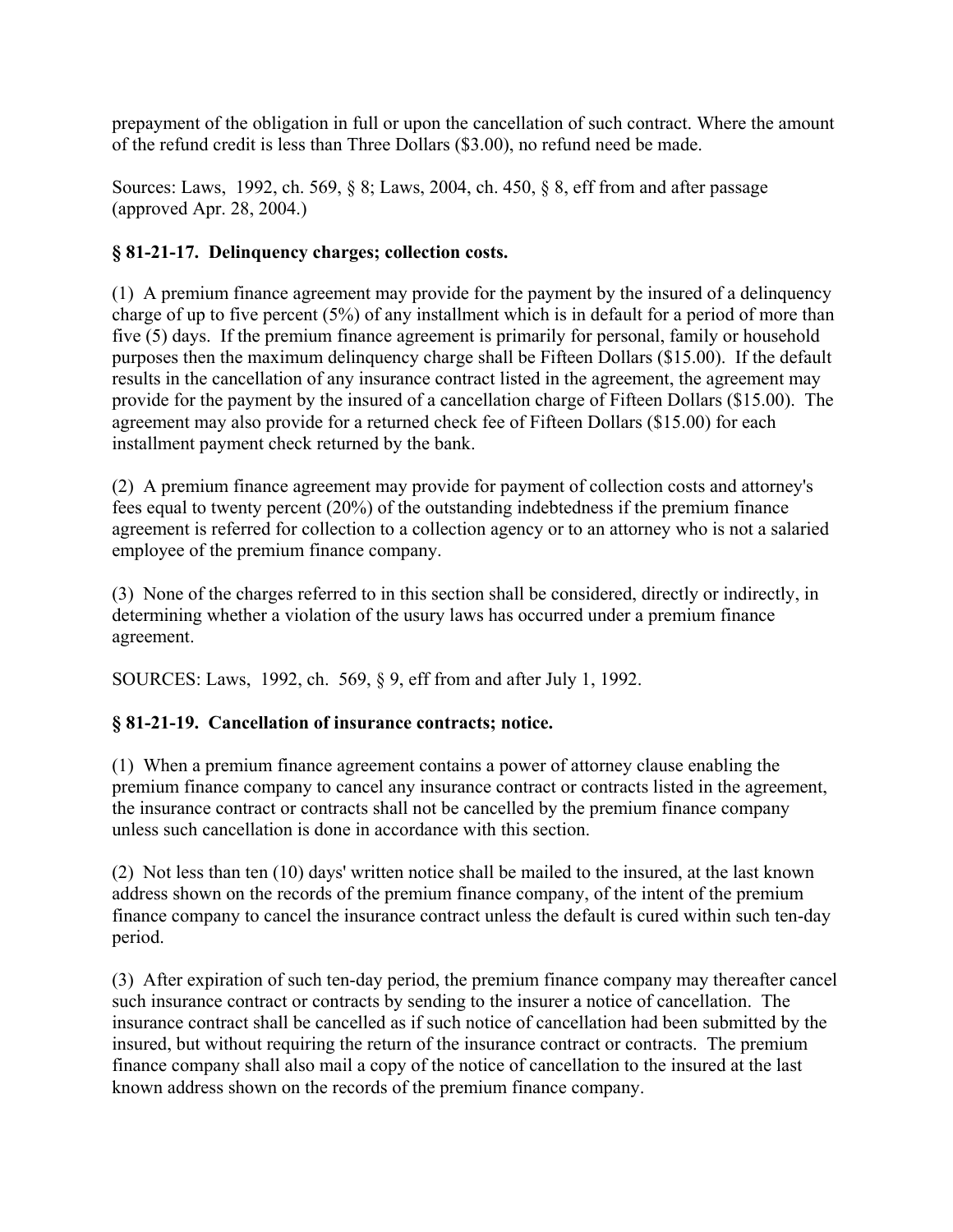(4) All statutory, regulatory and contractual restrictions providing that the insurance contract may not be cancelled unless notice is given to a governmental agency, mortgagee or third party other than the insured shall apply where cancellation is effected under the provisions of this section. The insurer shall give the prescribed notice on behalf of itself or the insured to any governmental agency, mortgagee or other third party on or before the fifth business day after the day it receives the notice of cancellation from the premium finance company and shall determine the effective date of cancellation taking into consideration the number of days' notice required to complete the cancellation.

(5) No liability of any nature whatsoever either in favor of the insured, any governmental agency, mortgagee or third party shall be imposed upon the insurer as a result of any misstatement of fact contained in such notice of cancellation or statement furnished by the insurance premium finance company to the insurer.

SOURCES: Laws, 1992, ch. 569, § 10, eff from and after July 1, 1992.

### **§ 81-21-21. Return of unearned premiums to premium finance company; refund of excess to insured.**

(1) Whenever a financed insurance contract is cancelled, the insurer shall return to the premium finance company as soon as reasonably possible whatever gross unearned premiums are due under the insurance contract.

(2) In the event that a premium is subject to an audit to determine the final premium amount, the gross unearned premium shall be calculated upon the deposit premium and the insurer shall return whatever gross unearned premiums are due based upon that deposit to the finance company for the account of the insured.

(3) In the event that the crediting of return premiums to the account of the insured results in a surplus over the amount due from the insured, the premium finance company shall refund such excess to the insured, provided that no such refund shall be required if it amounts to less than Three Dollars (\$3.00).

Sources: Laws, 1992, ch. 569, § 11; Laws, 1997, ch. 332, § 6; Laws, 1999, ch. 336, § 1; Laws, 2006, ch. 354, § 1, eff from and after passage (approved Mar. 13, 2006.)

### **§ 81-21-23. Filing of agreement unnecessary to perfect interest.**

No filing of the premium finance agreement shall be necessary to perfect the validity of such agreement as a secured transaction as against creditors, subsequent purchasers, pledgees, encumbrancers, trustees in bankruptcy or any other insolvency proceeding under any law or anyone having the status or power of the aforementioned or their successors or assigns.

SOURCES: Laws, 1992, ch. 569, § 12, eff from and after July 1, 1992.